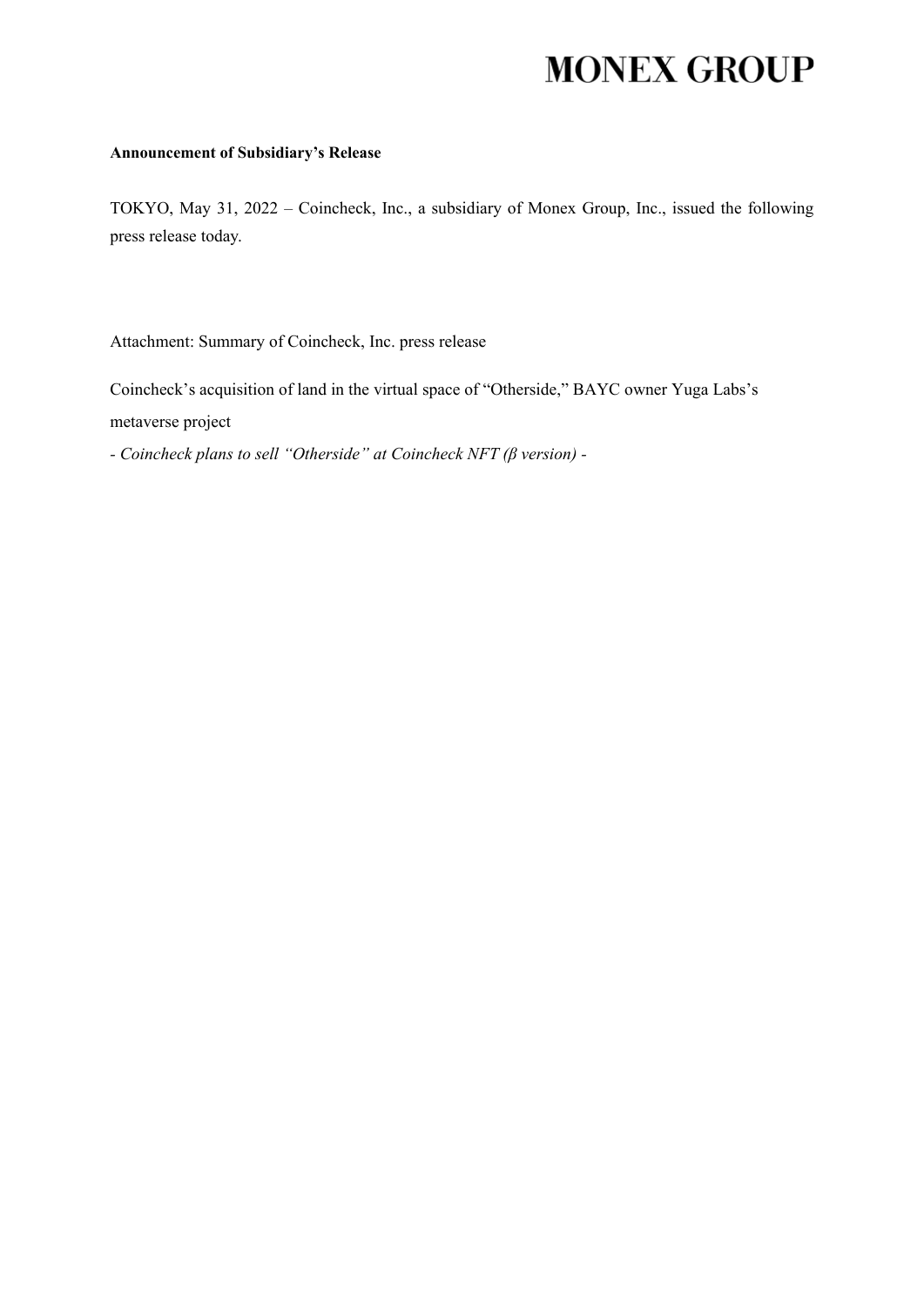

[Press Release]

May 31, 2022 Coincheck, Inc.

## **Coincheck's acquisition of land in the virtual space of "Otherside," BAYC owner Yuga Labs's metaverse project**

*- Coincheck plans to sell "Otherside" at Coincheck NFT (β version) -*

Coincheck, Inc. (hereinafter referred to as "Coincheck") is pleased to announce that it has acquired "Otherdeed (NFT)," virtual land on the new metaverse project "Otherside" by Yuga Labs. Yuga Labs is the creator of the NFT collection "Bored Ape Yacht Club." Coincheck plans to sell the acquired "Otherdeed" through Coicheck NFT (β version) and will consider initiatives to create a new customer experience crossing the metaverse and NFTs.

"Otherside" is a "web3-compatible metaRPG game field." The project was initiated by Yuga Labs and Animoca Brands, which has various subsidiaries and projects related to the open metaverse and NFTs, including the leading decentralized virtual world "The Sandbox." The demo video of "Otherside" attracted a lot of attention after its release in March 2022, and the day of the launch in April 2022 saw a rush of prospective buyers, with 55,000 lots of "Otherdeed" sold out within the day. If you are interested in purchasing "Otherdeed," please click on the link below. The date of sale will be announced soon after it is determined.

How to open a Coincheck account:<https://bit.ly/3wVGbiG> How to use Coincheck NFT (β version)[: https://bit.ly/3PPqbrw](https://bit.ly/3PPqbrw) About Otherside:<https://bit.ly/3PP8qbx>